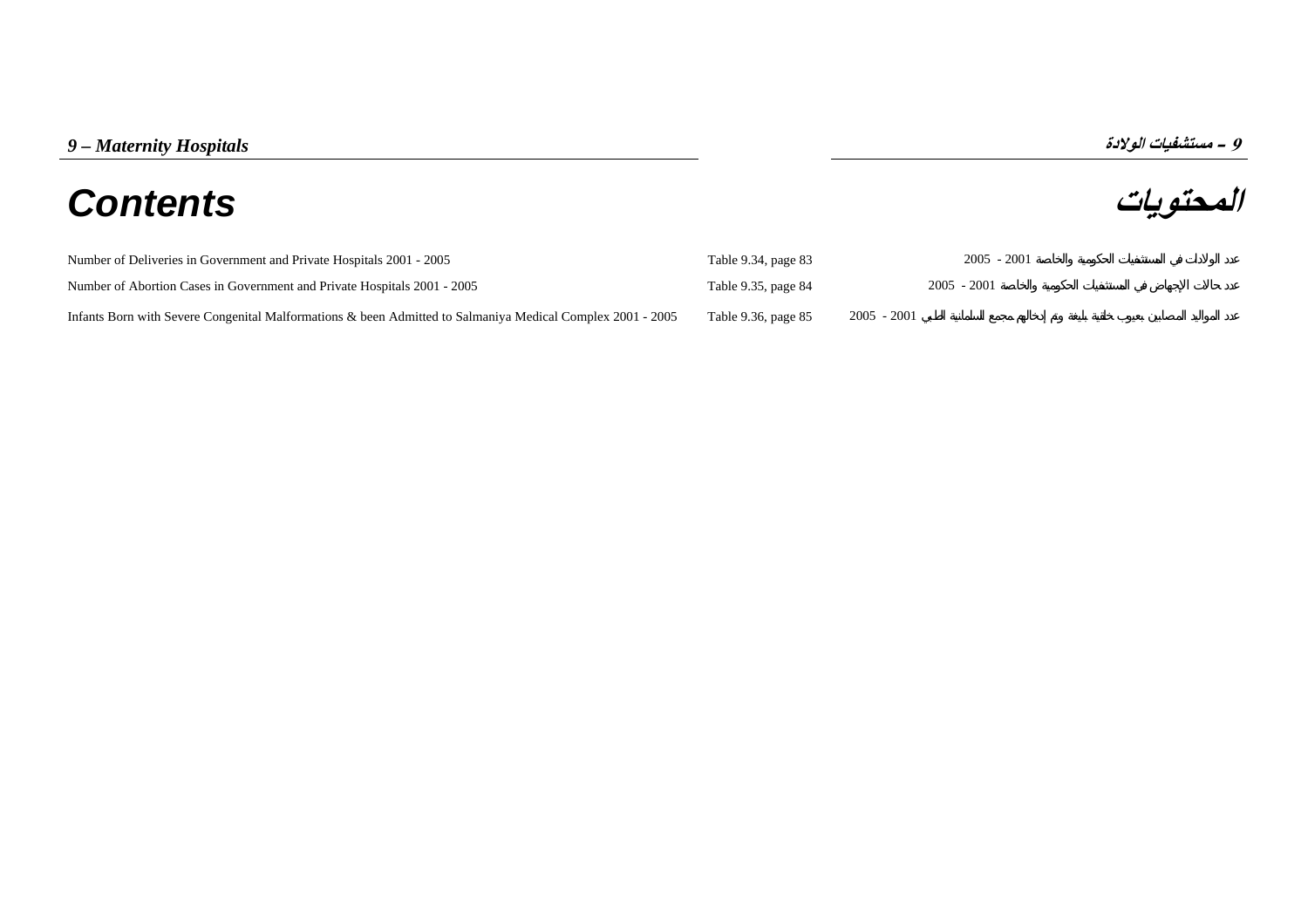## **Table 9.34**

**2005-2001** 

# **Number of Deliveries in Government and Private Hospitals 2001 - 2005**

<span id="page-1-0"></span>

| <b>Description</b>                 | 2005   | 2004      | 2003      | 2002      | 2001      |
|------------------------------------|--------|-----------|-----------|-----------|-----------|
| <b>Government Hospitals</b>        | 13,825 | 13,743    | 13,676    | 12,870    | 12,757    |
| Ministry of Health Hospitals       | 10,862 | 10,861    | 10,898    | 10,376    | 10,305    |
| Military Hospital                  | 2,963  | 2,882     | 2,778     | 2,494     | 2,452     |
| <b>Private Hospitals</b>           | 1,145  | 1,043     | 787       | 618       | 646       |
| <b>International Hospital</b>      | 163    | 193       | 199       | 160       | 148       |
| American Mission Hospital          | 443    | 408       | 296       | 311       | 358       |
| Awali Hospital                     | 108    | 107       | 114       | 110       | 130       |
| Ibn Al-Nafees Hospital             | 90     | 101       | 76        | 36        | 10        |
| <b>Bahrain Specialist Hospital</b> | 341    | 234       | 102       |           | <b>NA</b> |
| Noor Specialist Hospital           | 22     | <b>NA</b> | <b>NA</b> | <b>NA</b> | <b>NA</b> |
| <b>Total</b>                       | 14,970 | 14,786    | 14,463    | 13,488    | 13,403    |

births - a delivery may include one or more births (twins etc.).

*For information about births, refer to "Vital Statistics" chapter.* 

*Note: The table provides information about deliveries not*<br> *hirths – a delivery may include one or more births (twins etc.)*<br> *For information about births, refer to "Vital Statistics" chapter.*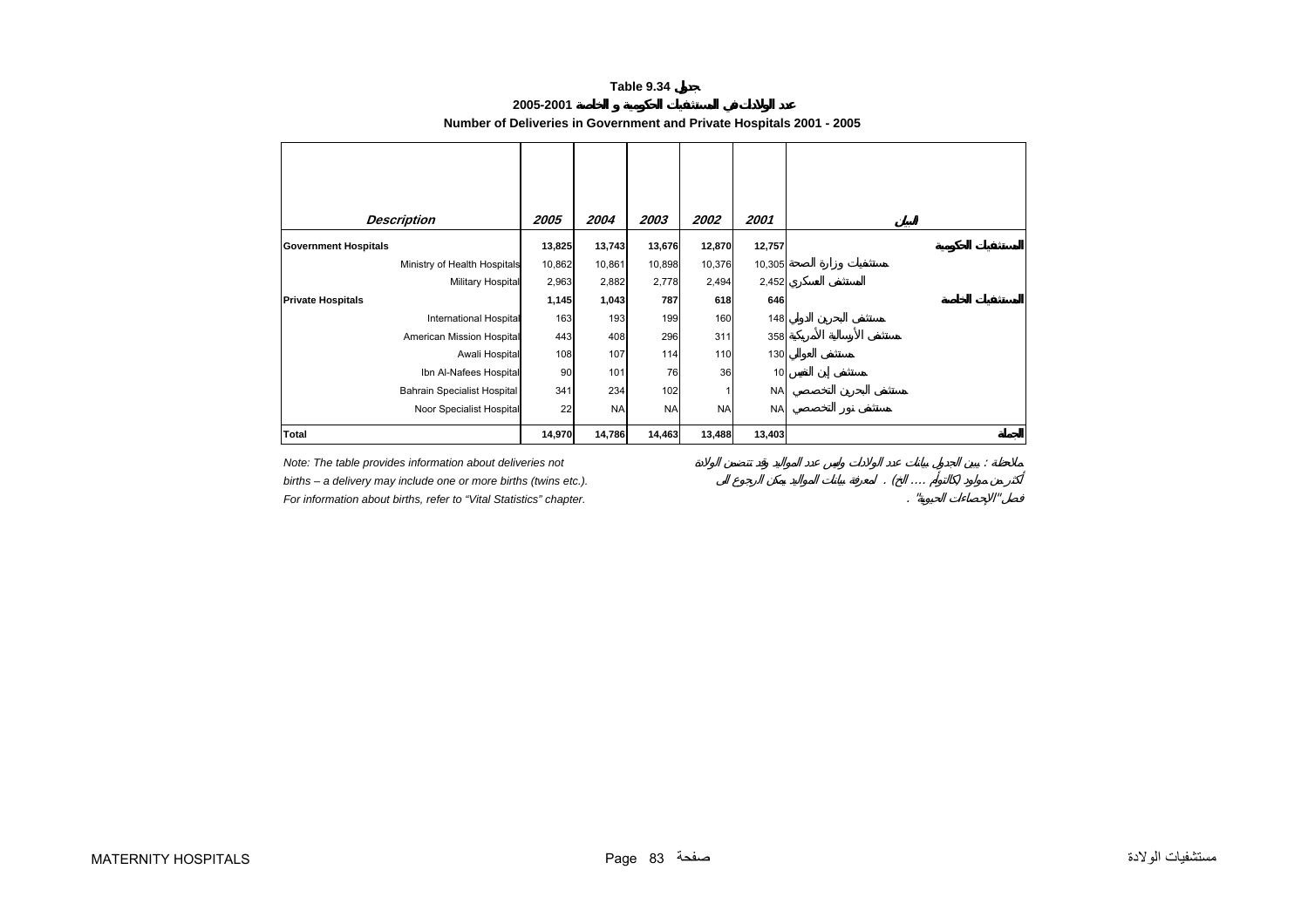### **Table 9.35**

# **2005-2001 Number of Abortion Cases in Government and Private Hospitals 2001-2005**

<span id="page-2-0"></span>

| <b>Description</b>                 | 2005  | 2004      | 2003      | 2002      | 2001      |
|------------------------------------|-------|-----------|-----------|-----------|-----------|
| <b>Government Hospitals</b>        | 1,857 | 1,373     | 1,500     | 3,991     | 2,151     |
| Ministry of Health Hospitals       | 1,417 | 1,125     | 1,141     | 3,645     | 1,877     |
| Military Hospital                  | 440   | 248       | 359       | 346       | 274       |
| <b>Private Hospitals</b>           | 221   | 132       | 130       | 114       | 14        |
| <b>International Hospital</b>      | 3     | 2         | 2         |           | 10        |
| American Mission Hospital          | 83    | 33        | 47        | 83        | $\cdots$  |
| Awali Hospital                     |       | 7         |           | 3         |           |
| Ibn Al-Nafees Hospital             | 40    | 40        | 50        |           | 4         |
| <b>Bahrain Specialist Hospital</b> | 84    | 50        | 24        | 27        | <b>NA</b> |
| Noor Specialist Hospital           | 11    | <b>NA</b> | <b>NA</b> | <b>NA</b> | <b>NA</b> |
| <b>Total</b>                       | 2,078 | 1,505     | 1,630     | 4,105     | 2,165     |